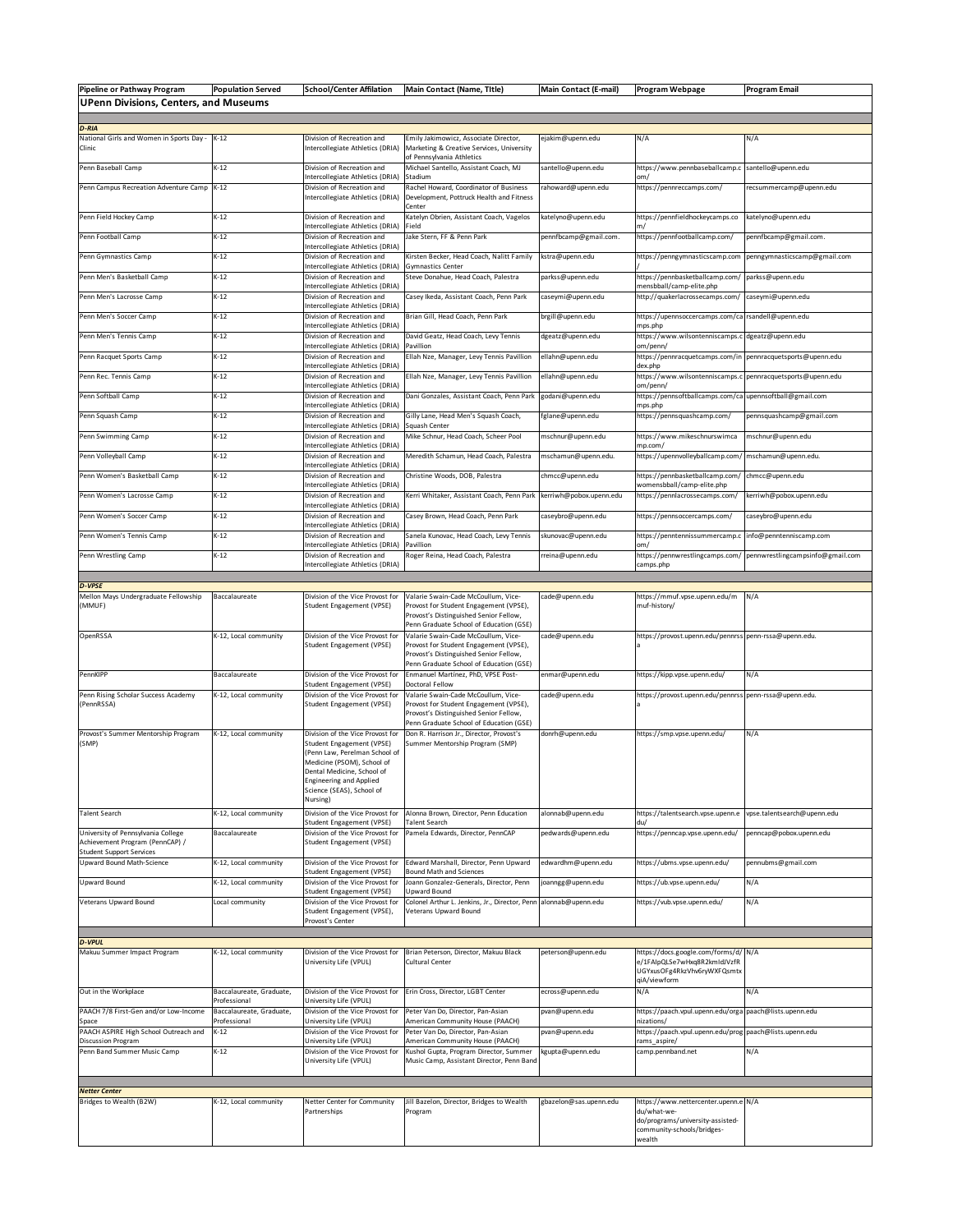| <b>Educational Pipeline Program</b>                   | <-12, Local community,                   | Perelman School of Medicine                                      | N/A                                                                                            | N/A                                             | https://www.nettercenter.upenn.e penndi@mail.med.upenn.edu         |                                                          |
|-------------------------------------------------------|------------------------------------------|------------------------------------------------------------------|------------------------------------------------------------------------------------------------|-------------------------------------------------|--------------------------------------------------------------------|----------------------------------------------------------|
|                                                       | Baccalaureate, Graduate                  | (PSOM), School of Veterinary                                     |                                                                                                |                                                 | du/what-we-                                                        |                                                          |
|                                                       |                                          | Medicine, Netter Center for                                      |                                                                                                |                                                 | do/programs/university-assisted-                                   |                                                          |
|                                                       |                                          | Community Partnerships                                           |                                                                                                |                                                 | community-schools/moelis-access-                                   |                                                          |
|                                                       |                                          |                                                                  |                                                                                                |                                                 | science/educational-pipeline                                       |                                                          |
|                                                       |                                          |                                                                  |                                                                                                |                                                 |                                                                    |                                                          |
| <b>Education for Sustainability</b>                   | $K-12$                                   | Netter Center for Community                                      | Hillary Kane, Director, PHENND                                                                 | hillarya@phennd.org                             | www.phennd.org                                                     | hillarya@phennd.org                                      |
|                                                       |                                          | Partnerships/PHENND                                              |                                                                                                |                                                 |                                                                    |                                                          |
| Promise Corps Summer Internship                       | $K-12$                                   | Netter Center for Community                                      | Hillary Kane, Director, PHENND                                                                 | hillarya@phennd.org                             | www.phennd.org                                                     | hillarya@phennd.org                                      |
| Program                                               |                                          | Partnerships/PHENND                                              |                                                                                                |                                                 |                                                                    |                                                          |
| PHENND Summer Associates                              | Baccalaureate                            | Netter Center for Community                                      | Hillary Kane, Director, PHENND                                                                 | hillarya@phennd.org                             | https://phennd.org/grant/summer-hillarya@phennd.org                |                                                          |
|                                                       |                                          | Partnerships/PHENND                                              |                                                                                                |                                                 | associates/                                                        |                                                          |
|                                                       |                                          |                                                                  |                                                                                                |                                                 |                                                                    |                                                          |
|                                                       |                                          |                                                                  |                                                                                                |                                                 |                                                                    |                                                          |
| <b>Penn Libraries</b>                                 |                                          |                                                                  |                                                                                                |                                                 |                                                                    |                                                          |
| Community Engagement                                  | $K-12$                                   | University Libraries                                             | Rebecca Stuhr, Associate University<br>Librarian for Academic Engagement;                      | stuhrreb@upenn.edu                              | N/A                                                                | N/A                                                      |
|                                                       |                                          |                                                                  | Director, Arts and Culture Libraries                                                           |                                                 |                                                                    |                                                          |
|                                                       |                                          |                                                                  |                                                                                                |                                                 |                                                                    |                                                          |
|                                                       |                                          |                                                                  |                                                                                                |                                                 |                                                                    |                                                          |
| Penn Museum                                           |                                          |                                                                  |                                                                                                |                                                 |                                                                    |                                                          |
| Penn Museum Anthropology Camp                         | K-12, Local community                    | Penn Museum                                                      | Allison Krisch, Assistant Director of Family                                                   | akrisch@upenn.edu                               |                                                                    | https://www.penn.museum/event summercamp@pennmuseum.org. |
|                                                       |                                          |                                                                  | & Camp Programs, Learning and Public                                                           |                                                 | s/kids-family/summer-camp                                          |                                                          |
|                                                       |                                          |                                                                  | <b>Engagment Department</b><br>Sarah Linn, Research Liaison and Interim                        |                                                 |                                                                    |                                                          |
| Penn Museum Summer Internship                         | Baccalaureate, Graduate,                 | Penn Museum                                                      |                                                                                                | slinn@upenn.edu                                 | https://www.penn.museum/learn interns@pennmuseum.org               |                                                          |
| Program                                               | Professional                             |                                                                  | Director of Penn Museum Academic<br><b>Engagement Department</b>                               |                                                 | /penn-students/summer-<br>internship-program                       |                                                          |
|                                                       |                                          |                                                                  |                                                                                                |                                                 |                                                                    |                                                          |
|                                                       |                                          |                                                                  |                                                                                                |                                                 |                                                                    |                                                          |
| <b>Provost's Center</b>                               |                                          |                                                                  |                                                                                                |                                                 |                                                                    |                                                          |
| LRSM Middle School Science Camp                       | K-12, Local community                    | Provost's Center - The                                           | Ashley Wallace, Assistant Director,                                                            | walla3@seas.upenn.edu                           | https://www.lrsm.upenn.edu/outr N/A                                |                                                          |
|                                                       |                                          | Laboratory for Research on the                                   | Education & Outreach, The Laboratory for                                                       |                                                 | each/k-12/                                                         |                                                          |
|                                                       |                                          | Structure of Matter (LRSM)                                       | Research on the Structure of Matter                                                            |                                                 |                                                                    |                                                          |
|                                                       |                                          |                                                                  | (LRSM)                                                                                         |                                                 |                                                                    |                                                          |
| NSF Research Experience for                           | Baccalaureate                            | Provost's Center - The                                           | Ashley Wallace, Assistant Director,                                                            | walla3@seas.upenn.edu                           | https://www.lrsm.upenn.edu/outr N/A                                |                                                          |
| Undergraduates (NSF-REU)                              |                                          | Laboratory for Research on the                                   | Education & Outreach, The Laboratory for                                                       |                                                 | each/reu/                                                          |                                                          |
|                                                       |                                          | Structure of Matter (LRSM)                                       | Research on the Structure of Matter                                                            |                                                 |                                                                    |                                                          |
|                                                       |                                          |                                                                  | (LRSM)                                                                                         |                                                 |                                                                    |                                                          |
| Penn Predoctoral Fellowships for                      | Graduate                                 | Provost's Center                                                 | Colleen McEntee, Associate Director,                                                           | cmcentee@upenn.edu                              | https://faculty.upenn.edu/fellows/ N/A                             |                                                          |
| <b>Excellence Through Diversity</b>                   |                                          |                                                                  | Faculty Affairs, Office of the Vice Provost                                                    |                                                 | predoc/                                                            |                                                          |
|                                                       |                                          |                                                                  | for Faculty                                                                                    |                                                 |                                                                    |                                                          |
| Penn Summer Science Initiative (PSSI)                 | K-12, Local community                    | Provost's Center - The                                           | Ashley Wallace, Assistant Director,                                                            | walla3@seas.upenn.edu                           | https://www.lrsm.upenn.edu/outr N/A                                |                                                          |
|                                                       |                                          | Laboratory for Research on the                                   | Education & Outreach, The Laboratory for                                                       |                                                 | each/pssi/                                                         |                                                          |
|                                                       |                                          | Structure of Matter (LRSM)                                       | Research on the Structure of Matter                                                            |                                                 |                                                                    |                                                          |
|                                                       |                                          |                                                                  | (LRSM)                                                                                         |                                                 |                                                                    |                                                          |
| Pre-Freshman Program (PFP)                            | Baccalaureate                            | Provost's Center - Penn First                                    | Keisha Johnson, Director, Pre-Freshman                                                         | keishajo@upenn.edu                              | https://pennfirstplus.upenn.edu/propfp@pobox.upenn.edu             |                                                          |
|                                                       |                                          | Plus                                                             | Program                                                                                        |                                                 | e-freshman-program/                                                |                                                          |
| Summer Workshop for Young Writers at                  | $K-12$                                   | Provost's Center - Kelly Writers                                 | Jamie-Lee Josselyn, Director of the                                                            | jossely@writing.upenn.edu                       | http://writing.upenn.edu/wh/sum                                    | summer-writing-                                          |
| the Kelly Writers House                               |                                          | House                                                            | Summer Workshop                                                                                |                                                 | mer/                                                               | workshop@writing.upenn.edu                               |
| <b>UPenn Graduate Schools</b>                         |                                          |                                                                  |                                                                                                |                                                 |                                                                    |                                                          |
|                                                       |                                          |                                                                  |                                                                                                |                                                 |                                                                    |                                                          |
|                                                       |                                          |                                                                  |                                                                                                |                                                 |                                                                    |                                                          |
| All Schools                                           |                                          |                                                                  |                                                                                                |                                                 |                                                                    |                                                          |
| Penn Provost's Postdoctoral Fellowships               | Graduate                                 | Annenberg School for                                             | Josie Rook, Executive Director, Office of                                                      | rookj@upenn.edu                                 | https://research.upenn.edu/postd                                   | vpr-pdfellow@pobox.upenn.edu                             |
|                                                       |                                          | Communication, Graduate                                          | the Vice Provost for Research                                                                  |                                                 | ocs-and-students/penn-provosts-                                    |                                                          |
|                                                       |                                          | School of Education (GSE), Penn                                  |                                                                                                |                                                 | postdoctoral-fellowships/                                          |                                                          |
|                                                       |                                          | Law, Perelman School of                                          |                                                                                                |                                                 |                                                                    |                                                          |
|                                                       |                                          |                                                                  |                                                                                                |                                                 |                                                                    |                                                          |
|                                                       |                                          | Medicine (PSOM), School of                                       |                                                                                                |                                                 |                                                                    |                                                          |
|                                                       |                                          | Arts & Sciences (SAS), School of                                 |                                                                                                |                                                 |                                                                    |                                                          |
|                                                       |                                          | Dental Medicine, School of                                       |                                                                                                |                                                 |                                                                    |                                                          |
|                                                       |                                          | <b>Engineering and Applied</b>                                   |                                                                                                |                                                 |                                                                    |                                                          |
|                                                       |                                          | Science (SEAS), School of                                        |                                                                                                |                                                 |                                                                    |                                                          |
|                                                       |                                          | Nursing, School of Social Policy                                 |                                                                                                |                                                 |                                                                    |                                                          |
|                                                       |                                          | & Practice (SP2), School of                                      |                                                                                                |                                                 |                                                                    |                                                          |
|                                                       |                                          | Veterinary Medicine, Weitzman                                    |                                                                                                |                                                 |                                                                    |                                                          |
|                                                       |                                          | School of Design, Wharton                                        |                                                                                                |                                                 |                                                                    |                                                          |
|                                                       |                                          | School                                                           |                                                                                                |                                                 |                                                                    |                                                          |
|                                                       |                                          |                                                                  |                                                                                                |                                                 |                                                                    |                                                          |
|                                                       |                                          |                                                                  |                                                                                                |                                                 |                                                                    |                                                          |
| <b>Arts &amp; Sciences</b>                            |                                          |                                                                  |                                                                                                |                                                 |                                                                    |                                                          |
| American Sign Language and Deaf Culture K-12          |                                          | School of Arts & Sciences (SAS)                                  | Tiffany Clayton, Director of High School                                                       | tclay@upenn.edu                                 | https://hs.sas.upenn.edu/summer- hsprogs@sas.upenn.edu             |                                                          |
| Academy                                               |                                          | College of Liberal and                                           | Programs, Penn LPS                                                                             |                                                 | programs/academies/asl                                             |                                                          |
|                                                       |                                          | Professional Studies                                             |                                                                                                |                                                 |                                                                    |                                                          |
| <b>Biomedical Research Academy</b>                    | $K-12$                                   |                                                                  | School of Arts & Sciences (SAS) Tiffany Clayton, Director of High School                       | tclay@upenn.edu                                 | https://hs.sas.upenn.edu/summer- hsprogs@sas.upenn.edu             |                                                          |
|                                                       |                                          | College of Liberal and                                           | rograms, Penn LPS                                                                              |                                                 | programs/academies/biomedical                                      |                                                          |
|                                                       |                                          | Professional Studies                                             |                                                                                                |                                                 |                                                                    |                                                          |
| Chemistry Research Academy                            | $K-12$                                   | School of Arts & Sciences (SAS)                                  | Tiffany Clayton, Director of High School                                                       | tclay@upenn.edu                                 | https://hs.sas.upenn.edu/summer- hsprogs@sas.upenn.edu             |                                                          |
|                                                       |                                          | College of Liberal and                                           | Programs, Penn LPS                                                                             |                                                 | programs/academies/chemistry                                       |                                                          |
|                                                       |                                          | Professional Studies                                             |                                                                                                |                                                 |                                                                    |                                                          |
| Econ 897 - "Summer Math Institute" (also Graduate     |                                          | School of Arts & Sciences (SAS)                                  | -Gina Conway, Coordinator, Graduate                                                            | gnc@sas.upenn.edu                               | https://economics.sas.upenn.edu/ N/A                               |                                                          |
| known as "Math Camp")                                 |                                          | Department of Economics                                          | Program in Economics                                                                           |                                                 | graduate/course-                                                   |                                                          |
|                                                       |                                          |                                                                  |                                                                                                |                                                 | information/summer-math-camp                                       |                                                          |
| Experimental Physics Research Academy                 | $K-12$                                   | College of Liberal and                                           | School of Arts & Sciences (SAS) Tiffany Clayton, Director of High School<br>Programs, Penn LPS | tclay@upenn.edu                                 | https://hs.sas.upenn.edu/summer-hsprogs@sas.upenn.edu              |                                                          |
|                                                       |                                          | Professional Studies                                             |                                                                                                |                                                 | programs/academies/experiment                                      |                                                          |
|                                                       |                                          |                                                                  |                                                                                                |                                                 | al-physics                                                         |                                                          |
|                                                       | Baccalaureate, Graduate                  |                                                                  |                                                                                                |                                                 |                                                                    |                                                          |
| Foreign Language & Area Studies (FLAS)<br>Fellowships |                                          | School of Arts & Sciences (SAS)                                  | East Asian Studies (David Dettmann);                                                           | East Asian Studies<br>(dettmann@sas.upenn.edu); | https://www.sas.upenn.edu/flas/ N/A                                |                                                          |
|                                                       |                                          | Center for East Asian Studies;<br>Middle East Center; Center for | Middle East Center (Dr. John Ghazvinian);<br>Africana Studies (Dr. Ali Ali-Dinar); South       | Middle East Center                              |                                                                    |                                                          |
|                                                       |                                          | Africana Studies; and South                                      | Asia Center (Rachel Hickson)                                                                   | (ghazvini@upenn.edu);                           |                                                                    |                                                          |
|                                                       |                                          | Asia Center                                                      |                                                                                                | Africana Studies                                |                                                                    |                                                          |
|                                                       |                                          |                                                                  |                                                                                                | (aadinar@sas.upenn.edu);                        |                                                                    |                                                          |
|                                                       |                                          |                                                                  |                                                                                                | South Asia Center                               |                                                                    |                                                          |
|                                                       |                                          |                                                                  |                                                                                                | (rhickson@sas.upenn.edu)                        |                                                                    |                                                          |
|                                                       |                                          |                                                                  |                                                                                                |                                                 |                                                                    |                                                          |
| Global Culture & Communicatin Academy                 | $K-12$                                   | School of Arts & Sciences (SAS)                                  | Tiffany Clayton, Director of High School                                                       | tclay@upenn.edu                                 | https://hs.sas.upenn.edu/summer-                                   | hsprogs@sas.upenn.edu                                    |
|                                                       |                                          | College of Liberal and                                           | Programs, Penn LPS                                                                             |                                                 | programs/academies/global-                                         |                                                          |
|                                                       |                                          | Professional Studies                                             |                                                                                                |                                                 | culture-communication                                              |                                                          |
| Jeffrey Greenberg Undergraduate                       | Baccalaureate                            | School of Arts & Sciences                                        | Michelle Johnson, Outreach Program                                                             | michellj@sas.upenn.edu                          | https://mindcore.sas.upenn.edu/je pennmindcore@sas.upenn.edu       |                                                          |
| Research Fellowship Fund                              |                                          | (SAS), Other not listed                                          | Manager                                                                                        |                                                 | ffrey-greenberg-undergraduate-                                     |                                                          |
|                                                       |                                          |                                                                  |                                                                                                |                                                 | research-fellowship-fund/                                          |                                                          |
| The Leadership Alliance Summer                        | Graduate                                 | School of Arts & Sciences (SAS)                                  | Patricia Rea, Associate Director for                                                           | patrea@sas.upenn.edu                            | https://www.sas.upenn.edu/gradu N/A                                |                                                          |
| Research Early Identification Program for             |                                          |                                                                  | Admissions, Graduate Division of Arts and                                                      |                                                 | ate-division/programs/summer-                                      |                                                          |
| Humanities and Social Sciences (SR-EIP)               |                                          |                                                                  | Sciences                                                                                       |                                                 | research-early-identification-                                     |                                                          |
|                                                       |                                          |                                                                  |                                                                                                |                                                 | program                                                            |                                                          |
| Mathematics Academy                                   | $K-12$                                   | School of Arts & Sciences (SAS)                                  | Tiffany Clayton, Director of High School                                                       | tclay@upenn.edu                                 | https://hs.sas.upenn.edu/summer-hsprogs@sas.upenn.edu              |                                                          |
|                                                       |                                          | College of Liberal and<br><b>Professional Studies</b>            | Programs, Penn LPS                                                                             |                                                 | programs/academies/mathematic                                      |                                                          |
|                                                       |                                          |                                                                  |                                                                                                |                                                 |                                                                    |                                                          |
|                                                       |                                          |                                                                  |                                                                                                |                                                 |                                                                    |                                                          |
| MindCORE Step-Ahead Mentorship<br>Program (STAMP)     | Baccalaureate, Graduate,<br>Professional | School of Arts & Sciences<br>(SAS), Other not listed             | Michelle Johnson, Outreach Program<br>Manager                                                  | michellj@sas.upenn.edu                          | https://mindcore.sas.upenn.edu/<br>mindcore-step-ahead-mentorship- | pennmindcore@sas.upenn.edu                               |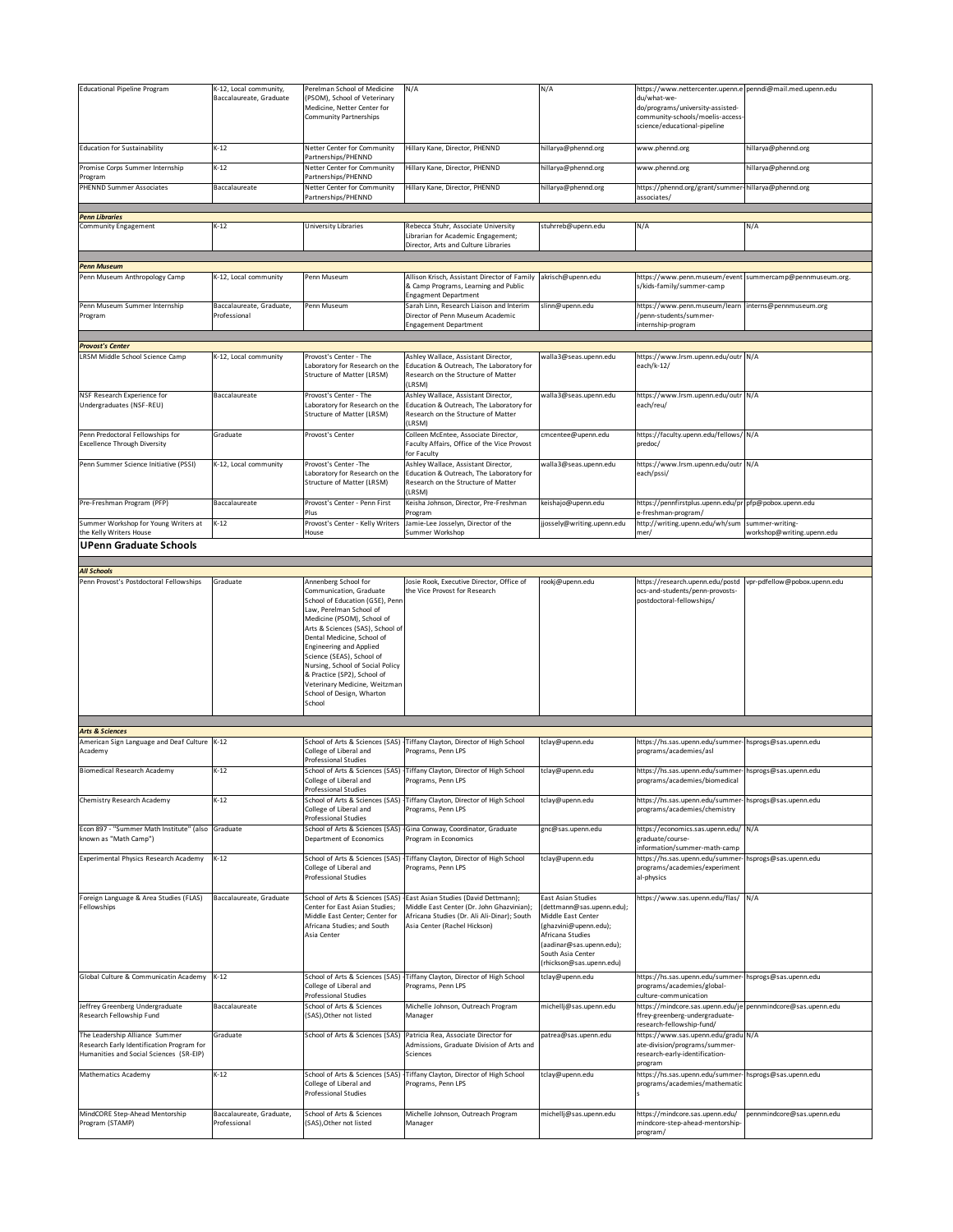| MindCORE Summer Fellowship Program:<br>ila R. Gleitman Undergraduate Summer<br>Fellowship Program for Penn students | Baccalaureate                                  | School of Arts & Sciences (SAS)<br>mindCORE (Center for<br>Outreach, Research, and               | Michelle Johnson, Outreach Program<br>Manager                                                                                                                    | michellj@sas.upenn.edu                  | https://mindcore.sas.upenn.edu/r<br>esearch/summer/                                                                                            | imbsummerfellows@sas.upenn.edu  |
|---------------------------------------------------------------------------------------------------------------------|------------------------------------------------|--------------------------------------------------------------------------------------------------|------------------------------------------------------------------------------------------------------------------------------------------------------------------|-----------------------------------------|------------------------------------------------------------------------------------------------------------------------------------------------|---------------------------------|
|                                                                                                                     |                                                | Education)                                                                                       |                                                                                                                                                                  |                                         |                                                                                                                                                |                                 |
| Neuroscience Research Academy                                                                                       | $K-12$                                         | School of Arts & Sciences (SAS)<br>College of Liberal and<br>Professional Studies                | Tiffany Clayton, Director of High School<br>Programs, Penn LPS                                                                                                   | tclay@upenn.edu                         | https://hs.sas.upenn.edu/summer-<br>programs/academies/neuroscienc                                                                             | hsprogs@sas.upenn.edu           |
| Penn Laboratory Experiences in Natural<br>Sciences (Penn LENS)                                                      | K-12, Local community                          | School of Arts & Sciences (SAS)                                                                  | N/A                                                                                                                                                              | N/A                                     | https://web.sas.upenn.edu/penn-<br>lens/welcome-to-penn-lens/                                                                                  | N/A                             |
| Penn-STARTALK Chinese Teacher<br>Advancement Program                                                                | Professional                                   | School of Arts & Sciences (SAS)                                                                  | Scott Moore, Director of China Programs<br>and Strategic Initiatives, PennGlobal                                                                                 | Scott.Moore@upenn.edu                   | https://web.sas.upenn.edu/chines N/A<br>e-startalk/                                                                                            |                                 |
| Penn Summer Prep                                                                                                    | $K-12$                                         | School of Arts & Sciences (SAS)<br>College of Liberal and<br>Professional Studies                | Tiffany Clayton, Director of High School<br>Programs, Penn LPS                                                                                                   | tclay@upenn.edu                         | https://hs.sas.upenn.edu/summer-<br>programs/summer-prep                                                                                       | hsprogs@sas.upenn.edu           |
| Pre-College Program                                                                                                 | $K-12$                                         | School of Arts & Sciences (SAS)<br>College of Liberal and<br>Professional Studies                | Tiffany Clayton, Director of High School<br>Programs, Penn LPS                                                                                                   | tclay@upenn.edu                         | https://hs.sas.upenn.edu/summer<br>programs/pre-college-program                                                                                | hsprogs@sas.upenn.edu           |
| Research Experience for Undergraduates<br>(REU) Site in Interdisciplinary Mind and<br><b>Brain Studies</b>          | Baccalaureate                                  | School of Arts & Sciences (SAS)<br>mindCORE (Center for<br>Outreach, Research, and<br>Education) | Michelle Johnson, Outreach Program<br>Manager                                                                                                                    | michellj@sas.upenn.edu                  | https://mindcore.sas.upenn.edu/r<br>esearch/summer/                                                                                            | imbsummerfellows@sas.upenn.edu  |
| Social Justice Academy                                                                                              | $K-12$                                         | School of Arts & Sciences (SAS)<br>College of Liberal and<br>Professional Studies                | Tiffany Clayton, Director of High School<br>Programs, Penn LPS                                                                                                   | tclay@upenn.edu                         | https://hs.sas.upenn.edu/summer- hsprogs@sas.upenn.edu<br>programs/academies/social-<br>iustice                                                |                                 |
| Warrior-Scholar Project                                                                                             | Baccalaureate                                  | School of Arts & Sciences (SAS)                                                                  | Donna Tomlinson, Vice Dean's Office                                                                                                                              | dtomlins@sas.upenn.edu                  | https://www.warrior-scholar.org/                                                                                                               | dtomlins@sas.upenn.edu          |
| Women+ in Chemistry                                                                                                 | Graduate, Professional                         | School of Arts & Sciences (SAS)                                                                  | Paris Watson, Incoming President,<br>Communications Lead, Women in                                                                                               | pariswat@sas.upenn.edu                  | https://women.chem.upenn.edu/                                                                                                                  | upennwomeninchemistry@gmail.com |
| Young Scholars High School Program                                                                                  | K-12, Local community                          | School of Arts & Sciences (SAS)<br>College of Liberal and                                        | Chemistry<br>Tiffany Clayton, Director of High School<br>Programs, Penn LPS                                                                                      | tclay@upenn.edu                         | https://www.lps.upenn.edu/non-<br>degree-programs/hs-young-                                                                                    | hsprogs@sas.upenn.edu           |
|                                                                                                                     |                                                | <b>Professional Studies</b>                                                                      |                                                                                                                                                                  |                                         | scholars                                                                                                                                       |                                 |
| <b>Annenberg School for Communication</b>                                                                           |                                                |                                                                                                  |                                                                                                                                                                  |                                         |                                                                                                                                                |                                 |
| Gilbert Seldes Multimodal Postdoctoral                                                                              | Graduate                                       | Annenberg School for                                                                             | Amitanshu Das, CAMRA Fellows                                                                                                                                     | dasa@upenn.edu                          | https://www.asc.upenn.edu/resea asccreative@asc.upenn.edu                                                                                      |                                 |
| ellowship                                                                                                           |                                                | Communication                                                                                    | Coordinator, Adjunct Instructor                                                                                                                                  |                                         | rch/centers/annenberg-<br>creative/opportunities                                                                                               |                                 |
| Mellon/CAMRA Fellowship                                                                                             | Baccalaureate                                  | Annenberg School for<br>Communication                                                            | John Jackson, Jr., Dean, Annenberg School<br>for Communication                                                                                                   | dean@asc.upenn.edu                      | https://www.camrapenn.org/                                                                                                                     | N/A                             |
| <b>Dental Medicine</b>                                                                                              |                                                |                                                                                                  |                                                                                                                                                                  |                                         |                                                                                                                                                |                                 |
| Introduction to Dentistry Summer Program Baccalaureate                                                              |                                                | <b>School of Dental Medicine</b>                                                                 | Beverley Crawford, Penn Dental Medicine, beverlyc@upenn.edu                                                                                                      |                                         | https://www.dental.upenn.edu/ad PDMdiversity@dental.upenn.edu                                                                                  |                                 |
|                                                                                                                     |                                                |                                                                                                  | Office of Diversity and Inclusion                                                                                                                                |                                         | missions-academics/dmd-<br>program/prospective-student-<br>learning-opportunities/intro-to-<br>dentistry/                                      |                                 |
| Post-Graduate Externship Program (Penn<br>Residency Education Preparation and<br>Support program)                   | Graduate, Professional                         | School of Dental Medicine                                                                        | Beverley Crawford, Penn Dental Medicine,<br>Office of Diversity and Inclusion                                                                                    | beverlyc@upenn.edu                      | https://www.dental.upenn.edu/st PDMdiversity@dental.upenn.edu<br>udent-life/diversity-and-<br>inclusion/office-of-diversity-and-<br>inclusion/ |                                 |
|                                                                                                                     |                                                |                                                                                                  |                                                                                                                                                                  |                                         |                                                                                                                                                |                                 |
|                                                                                                                     |                                                |                                                                                                  |                                                                                                                                                                  |                                         |                                                                                                                                                |                                 |
| Education                                                                                                           |                                                |                                                                                                  |                                                                                                                                                                  |                                         |                                                                                                                                                |                                 |
| Algebra Readiness Clubs                                                                                             | $K-12$                                         | Graduate School of Education<br>(GSE)                                                            | Caroline Ebby                                                                                                                                                    | cbe@upenn.edu                           | https://www.gse.upenn.edu/acad N/A<br>emics/research/responsive-math-<br>teaching                                                              |                                 |
| <b>Bridging Gaps and Building Capacity</b><br>Summer Program                                                        | $K-12$                                         | Graduate School of Education<br>(GSE); Netter Center for<br><b>Community Partnerships</b>        | Caroline Watts, Director, Office of School<br>and Community Engagement                                                                                           | wattsca@upenn.edu                       | N/A                                                                                                                                            | N/A                             |
| Dean's Fellowship: Power of Possibility                                                                             | Graduate                                       | Graduate School of Education<br>(GSE)                                                            | Leslie Levin, Assistant Dean for Admissions lelevin@upenn.edu<br>and Financial Aid                                                                               |                                         | https://www.gse.upenn.edu/admi N/A<br>ssions/financial-aid/penngse-<br>scholarships                                                            |                                 |
| <b>Empowerment Through Education</b><br>Scholarship Program                                                         | Graduate                                       | Graduate School of Education<br>(GSE)                                                            | Leslie Levin, Assistant Dean for Admissions lelevin@upenn.edu<br>and Financial Aid                                                                               |                                         | https://www.gse.upenn.edu/admi N/A<br>ssions/financial-aid/penngse-<br>scholarships                                                            |                                 |
| Hub for Equity, Anti-Oppression, Research<br>and Development (HEARD)                                                | Baccalaureate, Graduate,<br>Professional       | Graduate School of Education<br>(GSE)                                                            | Jessie Harper, Assistant Dean, Faculty<br>Affairs and Diversity; Gerald Campano,<br>Professor, Literacy, Culture, and<br><b>International Education Division</b> | harperj@upenn.edu;<br>campano@upenn.edu | https://www.gse.upenn.edu/acad gse-heard@gse.upenn.edu<br>emics/research/heard-hub-equity<br>anti-oppression                                   |                                 |
| Humanities Teaching Fellowship                                                                                      | Graduate                                       | Graduate School of Education<br>GSE)                                                             | Christopher Pupik Dean, Director, Urban<br>eacher Apprenticeship Program (UTAP)                                                                                  | cpu@upenn.edu                           | https://www.gse.upenn.edu/admi N/A<br>sions/financial-aid/penngse<br>scholarships                                                              |                                 |
| Mid-Career Doctoral Program in<br>Educational Leadership: Writing &<br>Research Coaches                             | Graduate                                       | Graduate School of Education<br>(GSE)                                                            | Michael Johanek, Director                                                                                                                                        | johanek@upenn.edu                       | https://www.gse.upenn.edu/acad N/A<br>emics/programs/mid-career-                                                                               |                                 |
| Philadelphia Writing Project (PhilWP)                                                                               | K-12, Graduate, Professional                   | Graduate School of Education<br>(GSE)                                                            | Diane Waff, Director, Philadelphia Writing<br>Project, Professor, Literacy, Culture, and<br><b>International Education Diviision</b>                             | dwaff@upenn.edu                         | doctorate-educational-leadership<br>https://philwp.gse.upenn.edu/                                                                              | philwp@gse.upenn.edu            |
| <b>Possibility Mentoring</b>                                                                                        | K-12, graduate, Professional                   | Graduate School of Education<br>(GSE)                                                            | Michael Nakkula and Andy Danilchick, Co-<br>Directors, Project for Mental Health and<br>Optimal Development                                                      | mnakkula@upenn.edu;<br>danila@upenn.edu | https://www.gse.upenn.edu/acad N/A<br>emics/research/project-mental-                                                                           |                                 |
| Racial Empowerment Collaborative                                                                                    | K-12, Baccalaureate,<br>Graduate, Professional | Graduate School of Education<br>(GSE)                                                            | Howard Stevenson, Professor and Director<br>Human Development and Quantitative<br>Methods                                                                        | howards@upenn.edu                       | health-and-optimal-development<br>https://www.recastingrace.com/                                                                               | N/A                             |
| Responsive Math Teaching (RMT)                                                                                      | $K-12$                                         | Graduate School of Education<br>(GSE)                                                            | Caroline Ebby                                                                                                                                                    | cbe@upenn.edu                           | https://www.gse.upenn.edu/acad NA<br>emics/research/responsive-math                                                                            |                                 |
| Teachers Institute of Philadelphia (TIP)                                                                            | Professional                                   | Graduate School of Education                                                                     | Edward M. Epstein, Director, Teachers                                                                                                                            | edwardme@upenn.edu                      | teaching<br>https://theteachersinstitute.org/                                                                                                  | N/A                             |
| Urban Teaching Residency Program<br>(UTRP)                                                                          | Graduate, Professional                         | (GSE)<br>Graduate School of Education<br>(GSE)                                                   | Institute of Philadelphia (TIP)<br>Nicole Carl, Director, Urban Teaching<br>Residency Program                                                                    | mittenfe@upenn.edu                      | https://www.gse.upenn.edu/acad N/A<br>emics/programs/urban-teaching-<br>residency-teacher-education-<br>masters                                |                                 |
| Weiss WW Teaching Fellowship                                                                                        | Graduate                                       | Graduate School of Education<br>(GSE)                                                            | Christopher Pupik Dean, Director, Urban<br>Teacher Apprenticeship Program (UTAP)                                                                                 | cpu@upenn.edu                           | https://www.gse.upenn.edu/admi<br>ssions/financial-aid/penngse-<br>scholarships/wwwf                                                           | N/A                             |
|                                                                                                                     |                                                |                                                                                                  |                                                                                                                                                                  |                                         |                                                                                                                                                |                                 |
| <b>Engineering &amp; Applied Sciences</b><br>Army Education Outreach Program (AEOP) K-12, Local community           |                                                | School of Engineering and                                                                        | Daniel Miller-Uueda, Director of                                                                                                                                 | danuueda@seas.upenn.edu                 | https://www.usaeop.com/progra                                                                                                                  | N/A                             |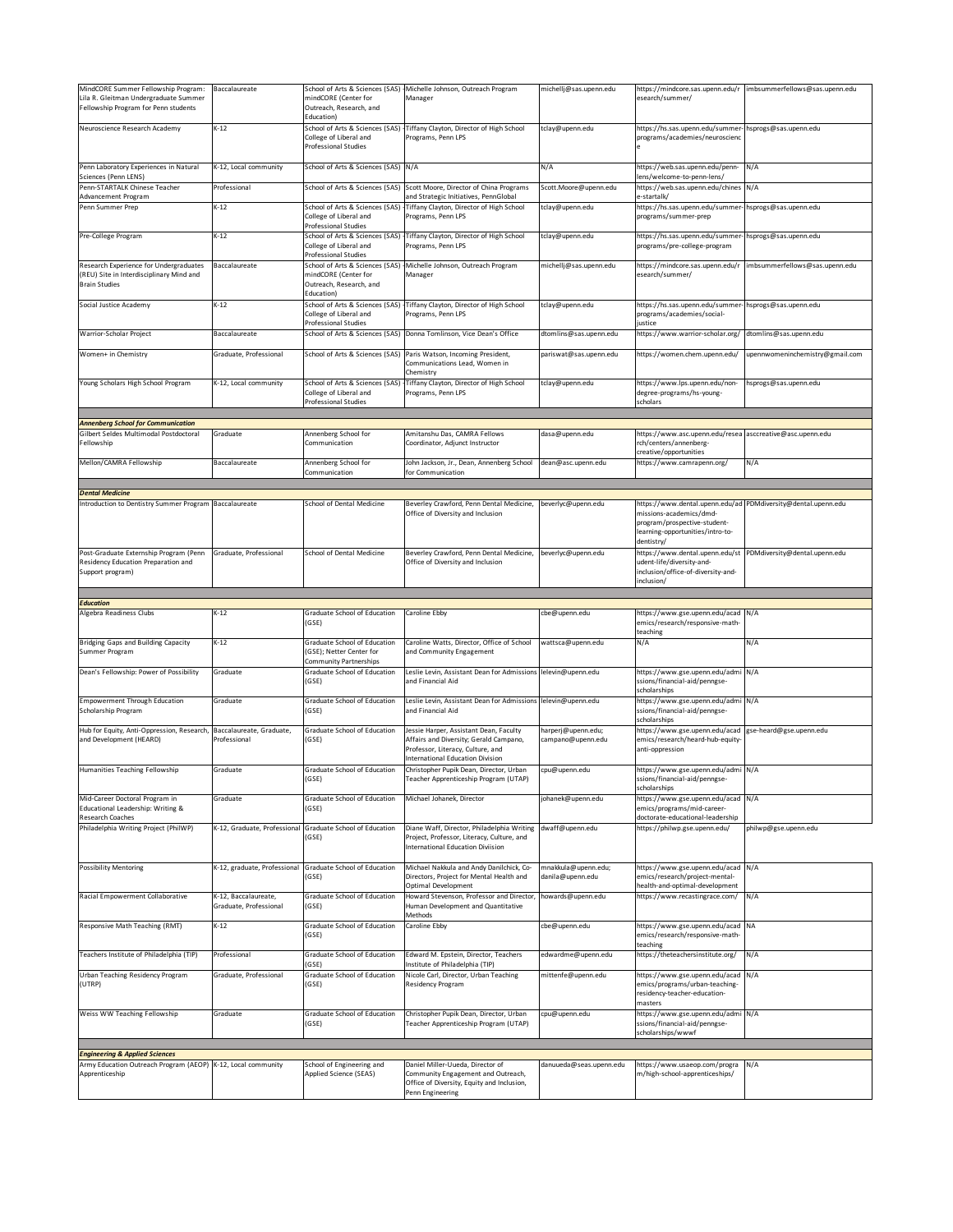| Center for Engineering MechanoBiology-<br>Undergraduates Expanding Boundaries                                          | Baccalaureate                            | School of Engineering and<br>Applied Science (SEAS), Other                                                                                                               | Annie Jeong, Assistant Director, Education annieong@seas.upenn.edu<br>and Diversity, Center for Engineering                                                                                                                       |                                             | https://cemb.upenn.edu/programs N/A<br>/education-                                                                              |                                                                    |
|------------------------------------------------------------------------------------------------------------------------|------------------------------------------|--------------------------------------------------------------------------------------------------------------------------------------------------------------------------|-----------------------------------------------------------------------------------------------------------------------------------------------------------------------------------------------------------------------------------|---------------------------------------------|---------------------------------------------------------------------------------------------------------------------------------|--------------------------------------------------------------------|
| (CEMB UExB)                                                                                                            |                                          | not listed                                                                                                                                                               | MechanoBiology (CEMB)                                                                                                                                                                                                             |                                             | network/undergraduate-research-<br>opportunities/ (2022 application:<br>https://apply.interfolio.com/94557                      |                                                                    |
| Engineering Math and Science (Penn<br>GEMS) camp                                                                       | K-12, Local community                    | School of Engineering and<br>Applied Science (SEAS)                                                                                                                      | Michaile E. Rainey, Director, Advancing<br>Women in Engineering Program, Penn<br>Engineering                                                                                                                                      | michaile@seas.upenn.edu                     | https://gems.seas.upenn.edu/                                                                                                    | awe@seas.upenn.edu                                                 |
| Engineering Summer Academy at Penn<br>(ESAP)                                                                           | $K-12$                                   | School of Engineering and<br>Applied Science (SEAS)                                                                                                                      | ESAP, Office of Research and Academic<br>Services, School of Engineering and<br>Applied Science (SEAS)                                                                                                                            | esap@seas.upenn.edu                         | https://esap.seas.upenn.edu/                                                                                                    | esap@seas.upenn.edu                                                |
| Fife-Penn CS Academy Coding Club                                                                                       | K-12, Local community                    | School of Engineering and<br>Applied Science (SEAS)                                                                                                                      | Rita Powell, Ed.D., Director of Diversity and rpowell@cis.upenn.edu<br>Belonging, School of Engineering and<br>Applied Science (SEAS)                                                                                             |                                             | https://fife.cis.upenn.edu/                                                                                                     | N/A                                                                |
| Google Explore Computer Science<br>Research (CSR)                                                                      | Baccalaureate, Professional              | School of Engineering and<br>Applied Science (SEAS)                                                                                                                      | Michaile E. Rainey, Director, Advancing<br>Women in Engineering Program, Penn<br>Engineering                                                                                                                                      | michaile@seas.upenn.edu                     | https://www.cis.upenn.edu/divers N/A<br>ity-climate/google-explore-<br>csresearch/                                              |                                                                    |
| Internet of Things for Precision Agriculture<br>(IoT4Ag) Research Experience for<br>Undergraduates (REU)               | Baccalaureate                            | School of Engineering and<br>Applied Science (SEAS)                                                                                                                      | Cherie Kagan, Stephen J. Angello Professor<br>in Penn Engineering's departments of<br>Electrical and Systems Engineering and<br>Materials Science and Engineering, and<br>Director and Principal Investigator of<br>IoT4Ag Center | kagan@seas.upenn.edu                        | https://iot4ag.us/                                                                                                              | IoT4Ag@seas.upenn.edu                                              |
| Management and Technology Summer<br>Institute (M&TSI)                                                                  | $K-12$                                   | School of Engineering and<br><b>Applied Science</b><br>(SEAS), Wharton School                                                                                            | Sarvelia Peralta-Duran                                                                                                                                                                                                            | snp@wharton.upenn.edu                       | https://fisher.wharton.upenn.edu/ M&TSI@summerdiscovery.com<br>management-technology-summer<br>nstitute/                        |                                                                    |
| NanoDay@Penn                                                                                                           | K-12, Local community                    | School of Engineering and<br>Applied Science (SEAS)                                                                                                                      | Kristin Field, Director, Education and<br>Professional Development, NSF PIRE<br>REACT                                                                                                                                             | kfield@seas.upenn.edu                       | oday/                                                                                                                           | https://www.nano.upenn.edu/nan_https://forms.gle/mZhoDNqn113Xi24u9 |
| National Science Foundation Louis Stokes<br>Alliance for Minority Participation Summer<br>Research Program (NSF/LSAMP) | Baccalaureate, Graduate                  | School of Engineering and<br>Applied Science (SEAS)                                                                                                                      | Yulanda Essoka, Associate Director,<br>NSF/Philadelphia Region LSAMP, Office of<br>Diversity and Inclusion, School of<br><b>Engineering and Applied Science</b>                                                                   | yult@seas.upenn.edu                         | https://diversity.seas.upenn.edu/s N/A<br>ummer-research-program/                                                               |                                                                    |
| Singh Center REU Program                                                                                               | Baccalaureate                            | School of Engineering and<br>Applied Science (SEAS)                                                                                                                      | Kristin Field, Director, Education and<br>Professional Development, NSF PIRE<br>REACT                                                                                                                                             | kfield@seas.upenn.edu                       |                                                                                                                                 | https://www.nano.upenn.edu/reu SinghCenter REU@nano.upenn.edu      |
| Steppingstone Blended Learning Initiative<br>(BLI)                                                                     | K-12, Local community                    | School of Engineering and<br>Applied Science (SEAS)                                                                                                                      | Daniel Miller-Uueda, Director of<br>Community Engagement and Outreach,<br>Office of Diversity, Equity and Inclusion,<br>Penn Engineering                                                                                          | danuueda@seas.upenn.edu                     | https://www.steppingstoneschola<br>s.org/about/                                                                                 | ventures@steppingstonescholars.org                                 |
| Tech It Out Philly                                                                                                     | K-12, Local community                    | School of Engineering and<br>Applied Science (SEAS)                                                                                                                      | Rita Powell, Ed.D., Director of Diversity and rpowell@cis.upenn.edu<br>Belonging, School of Engineering and<br>Applied Science (SEAS)                                                                                             |                                             | https://fife.cis.upenn.edu/                                                                                                     | alden@techitoutphilly.com                                          |
| The Summer Undergraduate Fellowship in Baccalaureate<br>Sensor Technologies (SUNFEST)                                  |                                          | School of Engineering and<br>Applied Science (SEAS)                                                                                                                      | Julia Falcon, Undergraduate Academic<br>Coordinator, Chemical and Biomolecular<br>Engineering                                                                                                                                     | jfalcon@seas.upenn.edu                      | https://sunfest.seas.upenn.edu/                                                                                                 | sunfest@seas.upenn.edu                                             |
| Unite - Summer Mentorship Program<br>(SMP)                                                                             | K-12, Local community                    | School of Engineering and<br>Applied Science (SEAS) [VPSE]                                                                                                               | Don R. Harrison Jr., Director, Provost's<br>Summer Mentorship Program (SMP)                                                                                                                                                       | donrh@upenn.edu                             | https://www.grasp.upenn.edu/pro N/A<br>grams/unite-smp-robotics-<br>summer-program/                                             |                                                                    |
|                                                                                                                        |                                          |                                                                                                                                                                          |                                                                                                                                                                                                                                   |                                             |                                                                                                                                 |                                                                    |
| Law<br>Career Wardrobe Partnership                                                                                     | Graduate                                 | Penn Law                                                                                                                                                                 | Joseph Glyn, Director, Center on                                                                                                                                                                                                  | jglyn@law.upenn.edu                         | N/A                                                                                                                             | N/A                                                                |
|                                                                                                                        |                                          |                                                                                                                                                                          | Professionalism                                                                                                                                                                                                                   |                                             |                                                                                                                                 |                                                                    |
| Council for Legal Education Opportunity<br>(CLEO) Sponsor                                                              | Baccalaureate, Graduate,<br>Professional | Penn Law                                                                                                                                                                 | Renee Post, Associate Dean of Admissions<br>and Financial Aid                                                                                                                                                                     | rpost@law.upenn.edu                         | https://cleoinc.org/                                                                                                            | cleo@cleoinc.org                                                   |
| Dr. Sadie T.M. Alexander Scholarship                                                                                   | Graduate                                 | Penn Law                                                                                                                                                                 | Arlene Rivera Finkelstein, Associate Dean<br>for Equity & Justice, Chief Diversity, Equity,<br>& Inclusion Officer                                                                                                                | arfinkel@law.upenn.edu                      | N/A                                                                                                                             | N/A                                                                |
| First Generation Center on<br>Professionalism Fellows Program                                                          | Graduate                                 | Penn Law                                                                                                                                                                 | Joseph Glyn, Director, Center on<br>Professionalism                                                                                                                                                                               | jglyn@law.upenn.edu                         | N/A                                                                                                                             | N/A                                                                |
| Global Institute for Human Rights (GIHR)                                                                               | Baccalaureate, Graduate                  | Penn Law                                                                                                                                                                 | Cheryl Hardy, Executive Director, Legal<br><b>Education Programs and Online Initiatives</b>                                                                                                                                       | chardy1@law.upenn.edu                       | https://www.law.upenn.edu/acad GIHR@law.upenn.edu<br>emics/legaleducationprograms/gl<br>obal-institute-for-human-<br>rights.php |                                                                    |
| Law and Justice Mentorship Program                                                                                     | $K-12$                                   | Penn Law                                                                                                                                                                 | Alisha Rodriguez, Associate Director,<br>Access to Justice Initiatives                                                                                                                                                            | ralisha@law.upenn.edu                       | N/A                                                                                                                             | N/A                                                                |
| Legal Education Partnership                                                                                            | K-12                                     | Penn Law                                                                                                                                                                 | Alisha Rodriguez, Associate Director,<br>Access to Justice Initiatives                                                                                                                                                            | ralisha@law.upenn.edu                       | https://www.law.upenn.edu/inclu N/A<br>sion/access/                                                                             |                                                                    |
| Penn Carey Law Outreach Program                                                                                        | Baccalaureate, Local<br>community        | Penn Law                                                                                                                                                                 | Carla Anderson, Director of Operations for<br>Admissions and Financial Aid, and Director<br>of Access Initiatives, Penn Law School                                                                                                | ceanders@law.upenn.edu                      | https://www.law.upenn.edu/live/ N/A<br>news/8893-penn-laws-outreach-<br>program-helps-prepare-diverse                           |                                                                    |
| Penn Law Pre-College Academy                                                                                           | $K-12$                                   | Penn Law                                                                                                                                                                 | Cheryl Hardy, Executive Director, Legal<br><b>Education Programs and Online Initiatives</b>                                                                                                                                       | chardy1@law.upenn.edu                       | https://www.law.upenn.edu/acad<br>emics/legaleducationprograms/pr                                                               | lep@law.upenn.edu                                                  |
| Penn Law Summer Mentorship Program                                                                                     | $K-12$                                   | Penn Law                                                                                                                                                                 | Yolanda Ingram, Director, Access to Law<br><b>School Education Programs</b>                                                                                                                                                       | yingram@law.upenn.edu                       | e-college-summer.php<br>https://www.law.upenn.edu/acad N/A<br>emics/legaleducationprograms/su                                   |                                                                    |
| Project Peace                                                                                                          | $K-12$                                   | Penn Law                                                                                                                                                                 | Alisha Rodriguez, Associate Director,                                                                                                                                                                                             | ralisha@law.upenn.edu                       | mmer-mentorship-program.php<br>N/A                                                                                              | N/A                                                                |
|                                                                                                                        |                                          |                                                                                                                                                                          | Access to Justice Initiatives                                                                                                                                                                                                     |                                             |                                                                                                                                 |                                                                    |
| <b>Street Law Project</b>                                                                                              | $K-12$                                   | Penn Law                                                                                                                                                                 | Alisha Rodriguez, Associate Director,<br><b>Access to Justice Initiatives</b>                                                                                                                                                     | ralisha@law.upenn.edu                       | https://www.law.upenn.edu/inclu N/A<br>ion/access/                                                                              |                                                                    |
| Toll Public Interest Center (TPIC)                                                                                     | Graduate                                 | Penn Law                                                                                                                                                                 | Emily Sutcliffe, Director, Toll Public<br>Interest Center (TPIC)                                                                                                                                                                  | emilysut@law.upenn.edu                      | https://www.law.upenn.edu/publi N/A<br>cservice/public-interest.php                                                             |                                                                    |
| Weil Gotshal Philanthropic Partnership                                                                                 | Graduate                                 | Penn Law                                                                                                                                                                 | N/A                                                                                                                                                                                                                               | N/A                                         | https://www.weil.com/weil-legal- N/A<br>nnovators                                                                               |                                                                    |
| Youth Education Partnership                                                                                            | $K-12$                                   | Penn Law                                                                                                                                                                 | Alisha Rodriguez, Associate Director,<br>Access to Justice Initiatives                                                                                                                                                            | ralisha@law.upenn.edu                       | https://www.law.upenn.edu/inclu N/A<br>sion/access/                                                                             |                                                                    |
|                                                                                                                        |                                          |                                                                                                                                                                          |                                                                                                                                                                                                                                   |                                             |                                                                                                                                 |                                                                    |
| <b>Medicine</b><br>ACC's Summer Health Experience (SHE)                                                                | $K-12$                                   | Perelman School of Medicine                                                                                                                                              | Jamie Shuda, Director of Outreach,                                                                                                                                                                                                | jamie.shuda@pennmedicine.u                  | https://www.pennmedicine.org/n psom-                                                                                            |                                                                    |
| Program                                                                                                                |                                          | (PSOM) - Abramson Cancer<br>Center (ACC)                                                                                                                                 | <b>Education and Research</b>                                                                                                                                                                                                     | penn.edu                                    | program-exposes-<br>underrepresented-young-women-<br>to-careers-in-cancer                                                       | ews/news-blog/2021/august/new-outreach@pennmedicine.upenn.edu      |
| AMP Visiting Clerkship in Psychiatry                                                                                   | Professional                             | Perelman School of Medicine<br>(PSOM)                                                                                                                                    | Brijae Chavarria, MD                                                                                                                                                                                                              | Brijae.Chavarria@Pennmedici<br>ne.upenn.edu | http://www.allianceofminorityphy amp.uphs.chop@gmail.com<br>sicians.org/penn-urm-visiting-<br>clerkship-program.html            |                                                                    |
| Bridging the Gaps Clinical (BTG) Program                                                                               | Professional                             | Perelman School of Medicine<br>(PSOM), School of Dental<br>Medicine, School of Nursing,<br>School of Social Policy &<br>Practice (SP2), School of<br>Veterinary Medicine | Bridget McCormick, BTG Clinical Liaison                                                                                                                                                                                           | bmccor@pennmedicine.upenr<br>.edu           | https://www.med.upenn.edu/glob N/A<br>alhealth/bridging-the-gaps.html                                                           |                                                                    |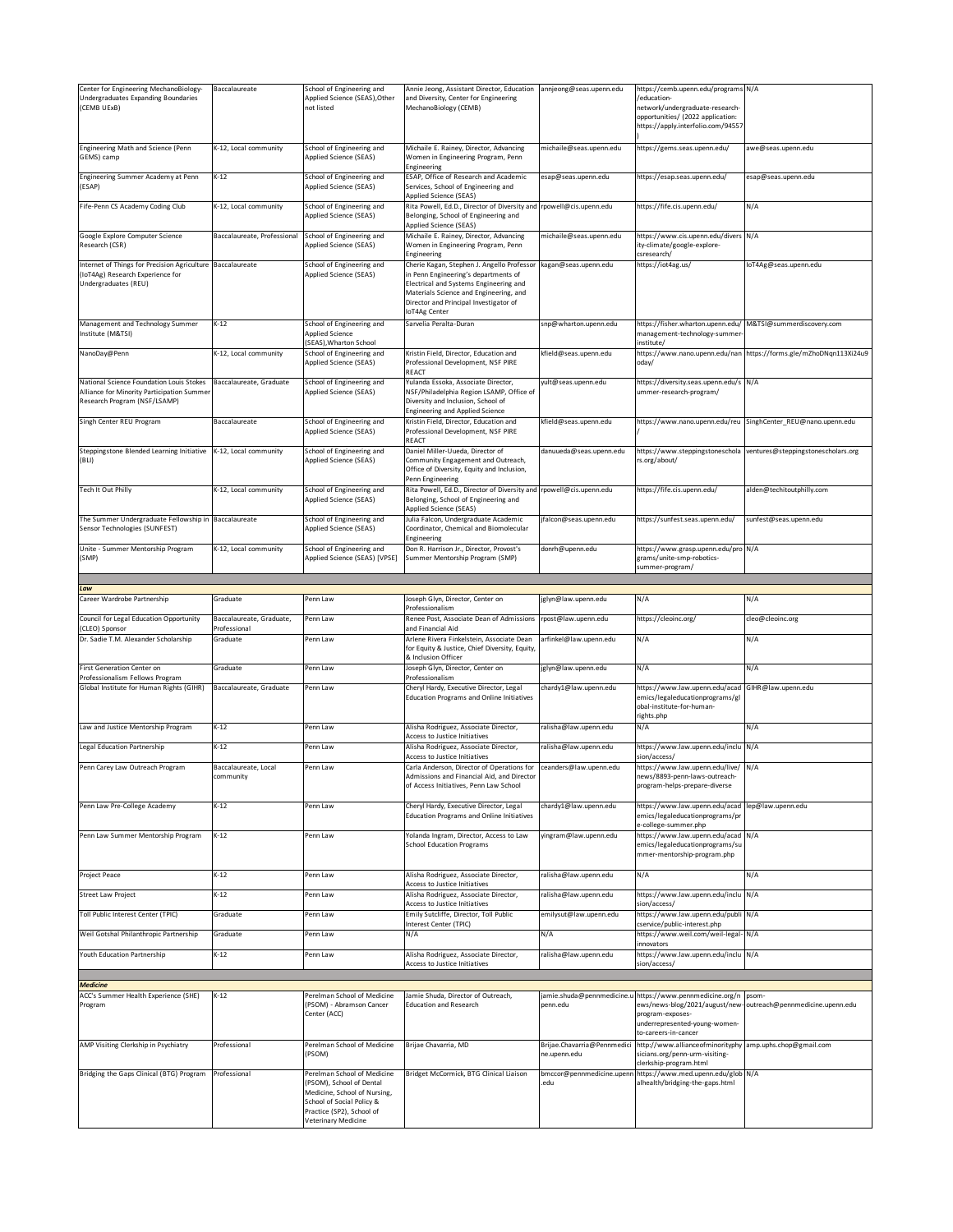| Center for Injury Research and Prevention<br>(CIRP) Injusy Science Research Experiences | Baccalaureate                                     | Perelman School of Medicine<br>(PSOM) - Children's Hospital of                                                                                                                                                                     | N/A                                                                                                                                           | N/A                                         | https://injury.research.chop.edu/r CIRPREU@email.chop.edu<br>esearch-experiences-                                                                                                                                |                                                                   |
|-----------------------------------------------------------------------------------------|---------------------------------------------------|------------------------------------------------------------------------------------------------------------------------------------------------------------------------------------------------------------------------------------|-----------------------------------------------------------------------------------------------------------------------------------------------|---------------------------------------------|------------------------------------------------------------------------------------------------------------------------------------------------------------------------------------------------------------------|-------------------------------------------------------------------|
| for Undergraduates (REU) program                                                        |                                                   | Philadelphia (CHOP)                                                                                                                                                                                                                |                                                                                                                                               |                                             | undergraduates/reu-application-                                                                                                                                                                                  |                                                                   |
| Children's Hospital of Philadelphia (CHOP)                                              | Baccalaureate, Graduate                           | Perelman School of Medicine                                                                                                                                                                                                        | N/A                                                                                                                                           | N/A                                         | equirements<br>https://crissp.research.chop.edu/                                                                                                                                                                 | CRISSP@chop.edu                                                   |
| Research Institute Summer Scholars                                                      |                                                   | (PSOM)                                                                                                                                                                                                                             |                                                                                                                                               |                                             |                                                                                                                                                                                                                  |                                                                   |
| Program<br>Department of General Surgery Penn URM Graduate                              |                                                   | Perelman School of Medicine                                                                                                                                                                                                        | Jessica Fowler, Assistant Professor of                                                                                                        | fowlerj@chop.edu                            | http://www.allianceofminorityphy N/A                                                                                                                                                                             |                                                                   |
| Visiting Clerkship                                                                      |                                                   | PSOM)                                                                                                                                                                                                                              | Clinical Anesthesiology and Critical Care                                                                                                     |                                             | sicians.org/penn-urm-visiting-<br>clerkship-program.html                                                                                                                                                         |                                                                   |
| <b>DrosoPHILA</b>                                                                       | $K-12$                                            | Perelman School of Medicine<br>PSOM) and the Department of<br>Neuroscience                                                                                                                                                         | Jamie Shuda, Director of Outreach,<br>Education, and Research, Perelman School<br>of Medicine                                                 | jamie.shuda@pennmedicine.u<br>penn.edu      | https://www.med.upenn.edu/bas<br>hawlab/curriculum/                                                                                                                                                              | psom-<br>outreach@pennmedicine.upenn.edu                          |
| eCLOSE Citizen Science Boot Camp at Penn K-12                                           |                                                   | Perelman School of Medicine                                                                                                                                                                                                        | Donita Brady, Harrison McCrea Dickson,                                                                                                        | bradyd@pennmedicine.upenn.                  | https://www.med.upenn.edu/bas N/A                                                                                                                                                                                |                                                                   |
| Medicine                                                                                |                                                   | (PSOM)                                                                                                                                                                                                                             | M.D., and Clifford C. Baker, M.D.<br>Presidential Professor                                                                                   | edu                                         | hawlab/curriculum/                                                                                                                                                                                               |                                                                   |
| The Educational Pipeline Program (EPP)                                                  | K-12, Local community,<br>Baccalaureate, Graduate | Perelman School of Medicine<br>(PSOM), Netter Center for<br>Community Partnerships                                                                                                                                                 | N/A                                                                                                                                           | N/A                                         | https://www.med.upenn.edu/pipe penndi@mail.med.upenn.edu<br>line/about.html                                                                                                                                      |                                                                   |
| Johnson Scholars (JS)                                                                   | Baccalaureate                                     | Perelman School of Medicine                                                                                                                                                                                                        | N/A                                                                                                                                           | N/A                                         | https://www.med.upenn.edu/adm N/A                                                                                                                                                                                |                                                                   |
|                                                                                         |                                                   | (PSOM) - in partnership with<br>Penn's La Casa Latina and<br>Makuu: The Black Cultural<br>Center                                                                                                                                   |                                                                                                                                               |                                             | issions/assets/user-<br>content/documents/js-flyer-<br>2021.pdf                                                                                                                                                  |                                                                   |
| National Institute on Drug Abuse (NIDA)<br>Summer Research Internship Program           | Baccalaureate                                     | Perelman School of Medicine<br>(PSOM)                                                                                                                                                                                              | Julie Huffman, Diversity, Disparities, and<br><b>Training Program Analyst</b>                                                                 | julie.huffman@nih.gov                       | https://www.curf.upenn.edu/cont N/A<br>ent/national-institute-drug-abuse                                                                                                                                         |                                                                   |
| OER Summer Research Experience                                                          | $K-12$                                            | Perelman School of Medicine<br>(PSOM)                                                                                                                                                                                              | Jamie Shuda, Director of Outreach,<br>Education, and Research, Perelman School<br>of Medicine                                                 | jamie.shuda@pennmedicine.u<br>penn.edu      | https://irm.med.upenn.edu/outrea N/A<br>ch/outreach-programs/penn-<br>academy-for-reproductive-                                                                                                                  |                                                                   |
|                                                                                         |                                                   |                                                                                                                                                                                                                                    |                                                                                                                                               |                                             | sciences-pars/                                                                                                                                                                                                   |                                                                   |
| Penn Academy for Reproductive Sciences<br>(PARS)                                        | K-12, Local community                             | Perelman School of Medicine<br>(PSOM)                                                                                                                                                                                              | Jamie Shuda, Director of Outreach,<br>Education, and Research, Perelman School<br>of Medicine                                                 | jamie.shuda@pennmedicine.u<br>penn.edu      | https://irm.med.upenn.edu/outrea_psom-<br>ch/outreach-programs/penn-<br>academy-for-reproductive-<br>sciences-pars/                                                                                              | outreach@pennmedicine.upenn.edu                                   |
| Penn Academy for Skin Health (PASH)                                                     | K-12, Local community                             | Perelman School of Medicine<br>(PSOM) - Penn Skin Biology and                                                                                                                                                                      | Jamie Shuda, Director of Outreach,<br>Education, and Research, Perelman School                                                                | jamie.shuda@pennmedicine.u<br>penn.edu      | https://dermatology.upenn.edu/sb psom-                                                                                                                                                                           | outreach@pennmedicine.upenn.edu                                   |
|                                                                                         |                                                   | Disease Resource-based Center<br>(SBDRC)                                                                                                                                                                                           | of Medicine                                                                                                                                   |                                             | drc/pash/                                                                                                                                                                                                        |                                                                   |
| Penn Access Summer Scholars (Pass)<br>Program                                           | Baccalaureate                                     | Perelman School of Medicine<br>(PSOM)                                                                                                                                                                                              | N/A                                                                                                                                           | N/A                                         | https://www.med.upenn.edu/adm N/A<br>issions/special-programs.html                                                                                                                                               |                                                                   |
| Penn Medicine Summer Program for High                                                   | $K-12$                                            | Perelman School of Medicine                                                                                                                                                                                                        | Anna Delaney, COO, Academic Programs,                                                                                                         | delaneya@upenn.edu                          | https://www.boldsummers.com/s info@boldsummers.com                                                                                                                                                               |                                                                   |
| <b>School Students</b>                                                                  |                                                   | (PSOM)                                                                                                                                                                                                                             | Perelman School of Medicine                                                                                                                   |                                             | ummer-programs/penn-medicine<br>summer-program/                                                                                                                                                                  |                                                                   |
| Penn URM Visiting Clerkship Program                                                     | Graduate, Professional                            | Perelman School of Medicine<br>(PSOM)                                                                                                                                                                                              | Jessica Fowler, Assistant Professor of<br>Clinical Anesthesiology and Critical Care                                                           | fowlerj@chop.edu                            | http://www.allianceofminorityphy<br>sicians.org/penn-urm-visiting-<br>clerkship-program.html                                                                                                                     | amp.uphs.chop@gmail.com                                           |
| Project BioEYES                                                                         | K-12, Local community                             | Perelman School of Medicine<br>(PSOM)                                                                                                                                                                                              | Jamie Shuda, Director of Outreach,<br>Education, and Research, Perelman School<br>of Medicine                                                 | jamie.shuda@pennmedicine.u<br>penn.edu      | https://bioeyes.org/                                                                                                                                                                                             | psom-<br>outreach@pennmedicine.upenn.edu                          |
| Science Education Academy (SEA)                                                         | K-12, Local community                             | Perelman School of Medicine                                                                                                                                                                                                        | Dr. Reverend Jay Gardner                                                                                                                      | jaysgardner@gmail.com                       | http://scienceeducationacademy.c sea.philly2008@gmail.com                                                                                                                                                        |                                                                   |
|                                                                                         |                                                   | (PSOM) - Department of<br>Biology                                                                                                                                                                                                  |                                                                                                                                               |                                             | om/                                                                                                                                                                                                              |                                                                   |
| Summer Research Early Identification<br>Program (SR-EIP), Wharton                       | Graduate                                          | Perelman School of Medicine<br>(PSOM), School of Arts &<br>Sciences (SAS), Wharton Schoo                                                                                                                                           | Utsav A. Schurmans, PhD, Director,<br>Research and Scholars Programs, The<br>Wharton School   Undergraduate Division                          | schurman@wharton.upenn.ed                   | https://doctoral.wharton.upenn.ed N/A<br>u/summer-research-early-<br>identification-program/                                                                                                                     |                                                                   |
| Summer Undergraduate Internship                                                         | Baccalaureate                                     | Perelman School of Medicine                                                                                                                                                                                                        | Lisa Lim (Assistant Director) and Edward                                                                                                      | lisa.lim@pennmedicine.upenr                 |                                                                                                                                                                                                                  | https://www.med.upenn.edu/idea IDEAL_Research@pennmedicine.upenn. |
| Program<br>Summer Undergraduate Program for                                             | Baccalaureate                                     | (PSOM)<br>Perelman School of Medicine                                                                                                                                                                                              | Marshall (Administrative Director)<br>Jay Dorsey, MD, PhD, Associate Professor                                                                | .edu<br>jay.dorsey2@uphs.upenn.edu          | Iresearch/<br>https://www.med.upenn.edu/sup                                                                                                                                                                      | edu<br>SUPERS@pennmedicine.upenn.edu                              |
| <b>Educating Radiation Scientists (SUPERS)</b>                                          |                                                   | (PSOM)                                                                                                                                                                                                                             | of Radiation Oncology                                                                                                                         |                                             | ers/                                                                                                                                                                                                             |                                                                   |
| Teen Research and Education in<br>Environmental Science (TREES)                         | K-12, Local community                             | Perelman School of Medicine<br>PSOM) - Center of Excellence<br>in Environmental Toxicology                                                                                                                                         | ۷/A                                                                                                                                           | N/A                                         | https://ceet.upenn.edu/training-<br>career-development/summer-<br>programs/teen-research-and-<br>education-in-environmental-<br>science/                                                                         | mytrees@pennmedicine.upenn.edu                                    |
| Teen Research and Education in<br><b>Environmental Science (TREES)</b>                  | K-12, Local community                             | Perelman School of Medicine<br>(PSOM) - Center of Excellence<br>in Environmental Toxicology<br>(CEET), funded by Perelman<br>School of Medicine (PSOM) and<br>National Institute of<br><b>Envirnmental Health Studies</b><br>(NIH) | Paula Williams, Director of Administration, paula.williams@pennmedicin<br>Center of Excellence in Environmental<br>Toxicology (CEET)          | e.upenn.edu                                 | https://ceet.upenn.edu/training-<br>career-development/summer-<br>programs/teen-research-and-<br>education-in-environmental-<br>science/                                                                         | mytrees@pennmedicine.upenn.edu                                    |
| Undergraduate Translational Research<br>Immersion Program (TRIP)                        | Baccalaureate                                     | Perelman School of Medicine<br>(PSOM) - Institute for<br>Translation Medicine and<br>Therapeutics,                                                                                                                                 | Carsten Skarke, MD, Director, CSTA<br>Translational Research Internship Program                                                               | cskarke@pennmedicine.upenn<br>.edu          | https://www.itmat.upenn.edu/itm None<br>at/education-and-<br>training/undergradtrip.html                                                                                                                         |                                                                   |
| Visiting Clerkship Programs for Students<br>Underrepresented in Medicine (UIM VCP)      | Graduate, Professional                            | Perelman School of Medicine<br>(PSOM)                                                                                                                                                                                              | Chidinma Nwakanma, MD, Coordinator,<br>URM Visiting Clerkship Program /<br>Assistant Professor of Clinical Emergency<br>Medicine              | hidinma.nwakanma@pennme<br>dicine.upenn.edu | https://www.pennmedicine.org/d N/A<br>epartments-and-<br>centers/emergency-<br>medicine/education-and-<br>training/medical-student-<br>education/em-sub-internship-<br>elective/underrepresented-in-<br>medicine |                                                                   |
|                                                                                         |                                                   |                                                                                                                                                                                                                                    |                                                                                                                                               |                                             |                                                                                                                                                                                                                  |                                                                   |
| <b>Social Policy &amp; Practice</b><br>Pipeline for Promise Program                     | Baccalaureate, Local                              | School of Social Policy &                                                                                                                                                                                                          | Caroline Wong, Director, Pipeline for                                                                                                         | cwong@sp2.upenn.edu                         | N/A                                                                                                                                                                                                              | N/A                                                               |
| Social Justice Scholars Program                                                         | community<br>Graduate                             | Practice (SP2)<br>School of Social Policy &                                                                                                                                                                                        | Promise Program<br>Adiza Ezell, Director of Admissions and                                                                                    | adiza@upenn.edu                             | https://www.sp2.upenn.edu/finan finaid@sp2.upenn.edu                                                                                                                                                             |                                                                   |
|                                                                                         |                                                   | Practice (SP2)                                                                                                                                                                                                                     | Recruitment                                                                                                                                   |                                             | cial-aid/#sjsp                                                                                                                                                                                                   |                                                                   |
| <b>Veterinary Medicine</b>                                                              |                                                   |                                                                                                                                                                                                                                    |                                                                                                                                               |                                             |                                                                                                                                                                                                                  |                                                                   |
| After-School Shelter Medicine Rotation<br>Program through Netter Center                 | <-12, Local community                             | School of Veterinary Medicine,<br>Netter Center for Community<br>Partnerships                                                                                                                                                      | Brittany Watson, BS/MS, VMD, PhD,<br>Director, Shelter Animal Medicine,<br>University of Pennsylvania School of<br>Veterinary Medicine        | brittawa@vet.upenn.edu                      | https://www.vet.upenn.edu/resea sheltermedicine@vet.upenn.edu<br>rch/centers-laboratories/research-<br>initiatives/shelter-<br>medicine/education                                                                |                                                                   |
| Canine First Aid & CPR                                                                  | Local community                                   | School of Veterinary Medicine                                                                                                                                                                                                      | Deborah C. Mandell, BS, VMD, Professor,<br>Clinical Emergency & Critical Care,<br>University of Pennsylvania School of<br>Veterinary Medicine | dmandell@vet.upenn.edu                      | https://www.vet.upenn.edu/about N/A<br>/press-room/press-<br>releases/article/new-online-<br>course-teaches-pet-first-aid                                                                                        |                                                                   |